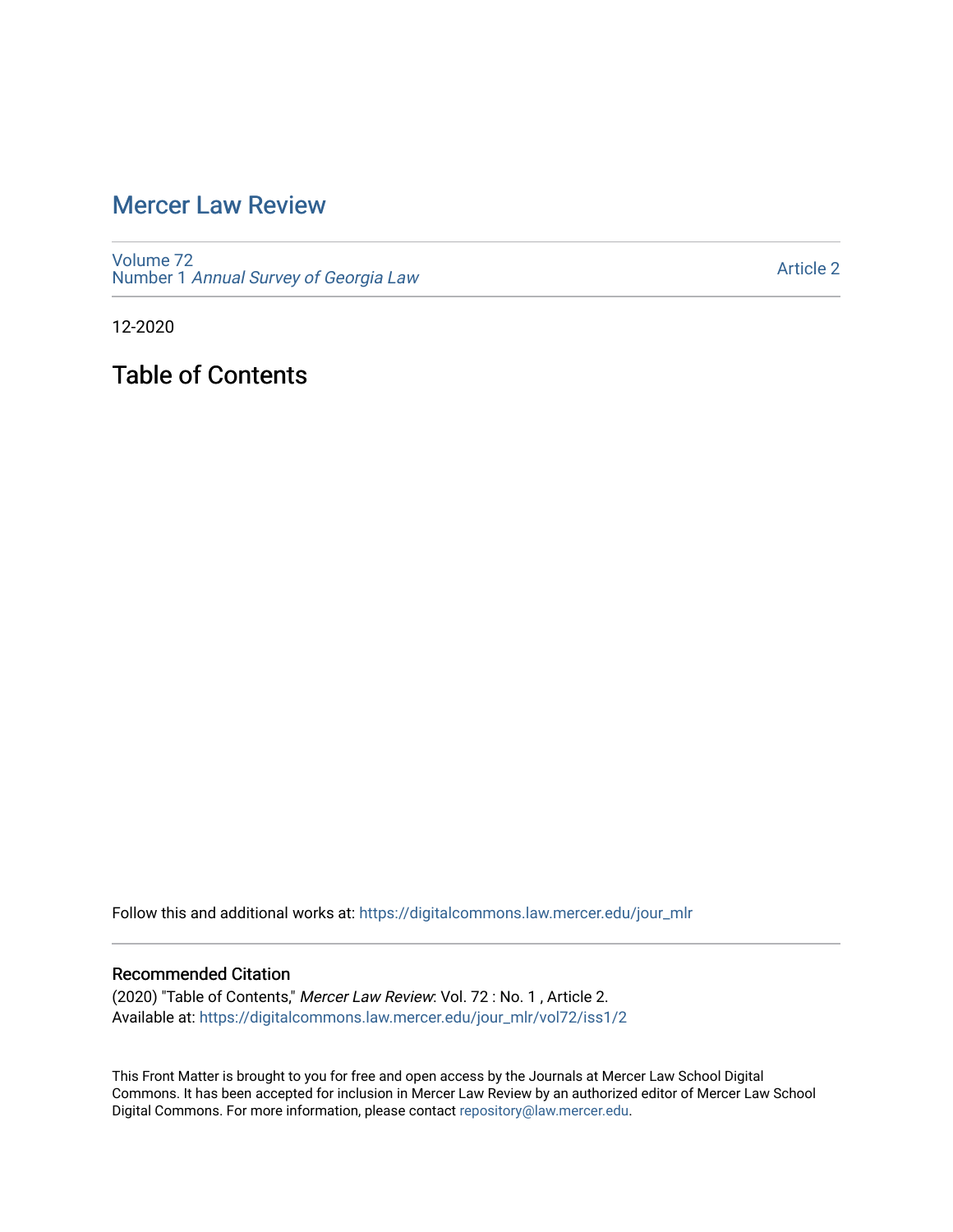## **TABLE OF CONTENTS ANNUAL SURVEY OF GEORGIA LAW JUNE 1, 2019 - MAY 31, 2020**

## **Articles**

| Administrative Law           | Chelsea M. Lamb<br>Moses Tincher<br>Matthew M. White                                                             | 1   |
|------------------------------|------------------------------------------------------------------------------------------------------------------|-----|
| <b>Business Associations</b> | Stuart E. Walker                                                                                                 | 21  |
| Commercial Transportation    | <i>Madeline E. McNeeley</i><br>Yvonne S. Godfrey<br>Elizabeth M. Brooks<br>Joshua H. Dorminy<br>Stephen G. Lowry | 45  |
| Construction Law             | Ward Stone, Jr.                                                                                                  | 59  |
| Criminal Law                 | John A. Regan                                                                                                    | 81  |
| Domestic Relations           | Andrew B. McClintock<br>Allison C. Kessler<br>Barry B. McGough<br>Elinor H. Hitt                                 | 97  |
| Evidence                     | John E. Hall, Jr.<br>W. Scott Henwood<br>Leesa Guarnotta                                                         | 117 |
| Insurance                    | Maren R. Cave<br>Thomas D. Martin<br>Bradley S. Wolff                                                            | 131 |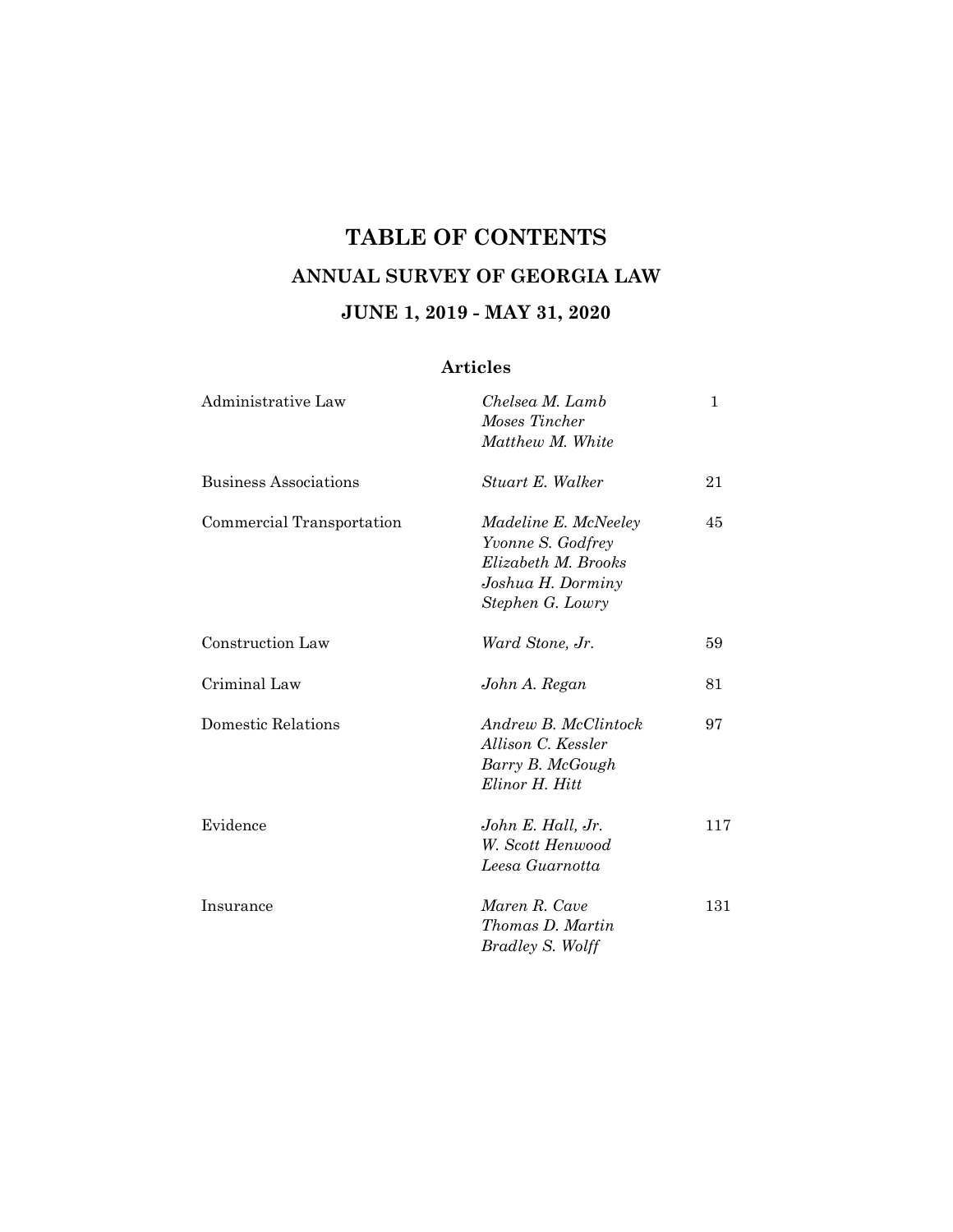| Labor & Employment Law                                               | W. Jonathan Martin II<br>Alyssa K. Peters<br>Patricia-Anne Brownback<br>Graham Newsome<br>Aaron Chang                                                 | 149 |
|----------------------------------------------------------------------|-------------------------------------------------------------------------------------------------------------------------------------------------------|-----|
| Legal Ethics                                                         | Patrick Emery Longan                                                                                                                                  | 165 |
| Local Government Law                                                 | Russell A. Britt<br>Kelsey L. Kicklighter<br>Jennifer D. Herzog<br>Nick Kinsley<br>Jacob Stalvey O'Neal<br>Pearson K. Cunningham<br>Philip E. Friduss | 223 |
| Real Property                                                        | Linda S. Finley                                                                                                                                       | 255 |
| State and Local Taxation                                             | Brian Sengson<br>DiAndria Green<br><b>Blake Joiner</b><br>David Greenberg                                                                             | 287 |
| Torts                                                                | Jarome E. Gautreaux                                                                                                                                   | 299 |
| Trial Practice and Procedure                                         | Brandon L. Peak<br>Ramsey B. Prather<br>Joseph M. Colwell<br>Christopher B. McDaniel<br>Rory A. Weeks<br>Michael F. Williford                         | 311 |
| Wills, Trusts, Guardianships, and<br><b>Fiduciary Administration</b> | Mary F. Radford                                                                                                                                       | 327 |
| Workers' Compensation                                                | H. Michael Bagley<br>J. Benson Ward                                                                                                                   | 349 |